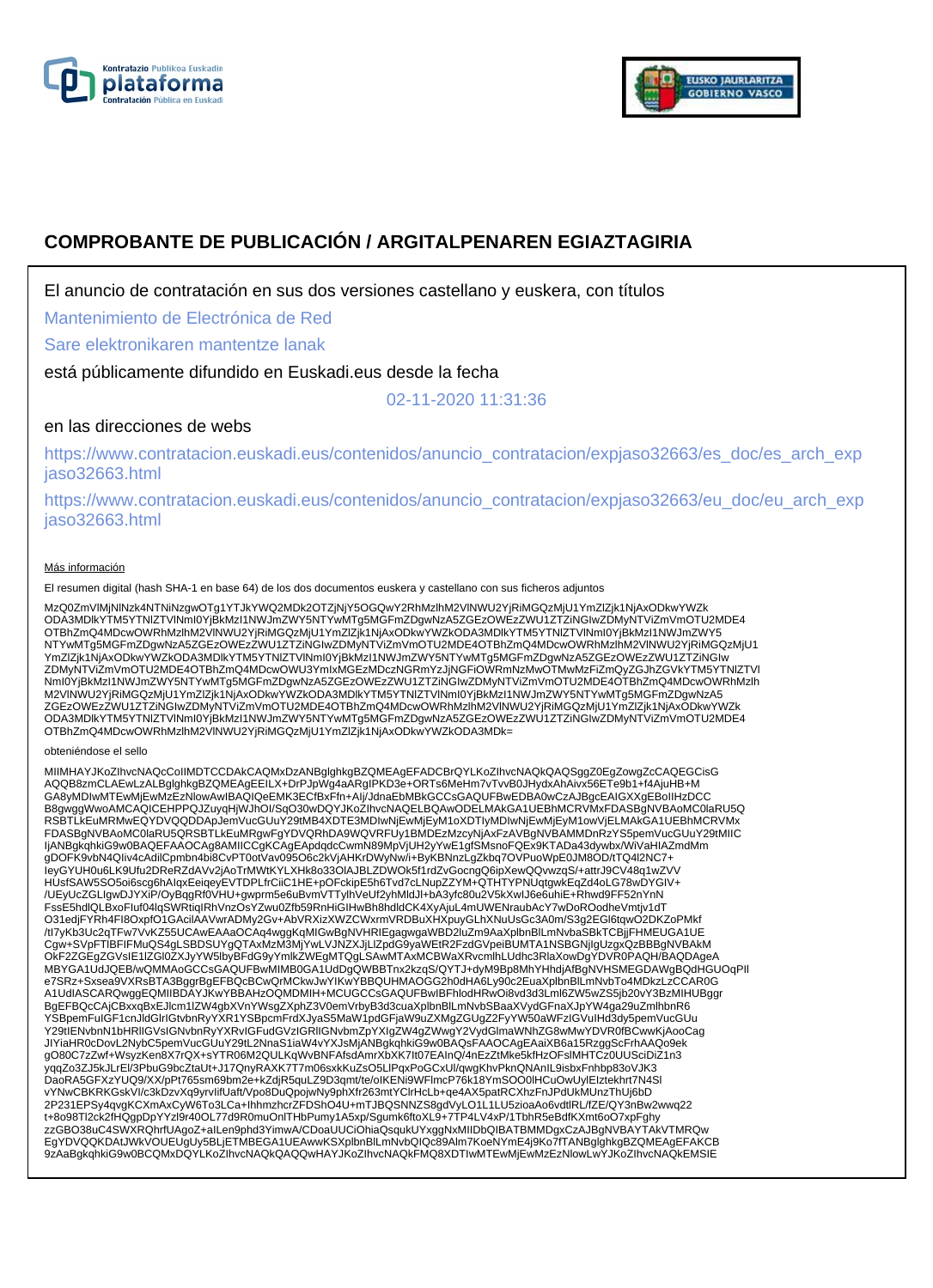



IK+VFkzL/Rxq9UL241B6tl/+WUAT672n4x9ErUsFinrmMIGJBgsqhkiG9w0BCRACLzF6MHgwdjB0BCDNdwo7pQBbrD9u8p5/pMe+ 0e9BvlISU1baDdGPBFySGTBQMDykOjA4MQswCQYDVQQGEwJFUzEUMBIGA1UECqwLSVpFTIBFIFMuQS4xEzARBqNVBAMMCkl6ZW5w ZS5jb20CEHPPQJZuyqHjWJhOl/SqO30wDQYJKoZlhvcNAQEBBQAEgglAo5yRArpOKCldRjHKb6ANcX4Zxrxp58hRnlWjQlbMT/Qj biy1O7cS99Q/nXfVAP6cPX5KE7P125IX11siWw3hXwX7PvxmMCnss08a6fRqO3ljG1Tp6DJD9LvUcEdz0SLG0rjvcG48OvarqXnp oD3gfx3cJHIFbAVIMva1thu6QWvu+47Hp+8XyO+AODu9XBfnUwpM9yQXjO8mxwSJ87/PLzc4EqwvOsule59o30aMEDVWDpiC2bH8 EORnyQfF8+IFLXatLyVHV6sM4vAeMo228Xz31UIbltfEcOUhCX/rwEbvkwYp8HXptENBNShNI/CK23pUEBcaKge0Go7u5UU7uKUI RQP6zMs4RyvKhzPInNPROdTaYFvxgMSfaFUflorrh4f20clWyjvJlQRPsLNOF3TKRo6KclaXrgfWnLP/cA7/9KoXXK4OCXBmQP2B Nq7/m+9c4YEbu04I3LuLaLWvdpbGNG7wQFUCI7kzyzatyTKjxANEt4sAxhi04KWSbMTZyjtIKH3r1gffMacb5BL/IRpSn0DZXiV0 2LAR068A/WWAWVvcrdmKNeWVa7sINFiDhyCMPTcijICHybrRwJCIhgcT3rGybqFEeYcqtzR/nzol99JcZXOtEactBR2W97diNCYU yyvQsGMQBSy7ezvzc3ndg9uwUUSrftzjHCPzcoY=

Kontratuaren iragarkia, gaztelaniaz eta eskaraz, izenburuekin

Mantenimiento de Electrónica de Red

Sare elektronikaren mantentze lanak

Euskadi.eus webgunean argitaratzen da data honetatik

2020-11-02 11:31:36

# web hauen helbideetan

https://www.contratacion.euskadi.eus/contenidos/anuncio\_contratacion/expjaso32663/es\_doc/es\_arch\_exp jaso32663.html

https://www.contratacion.euskadi.eus/contenidos/anuncio\_contratacion/expjaso32663/eu\_doc/eu\_arch\_exp iaso32663.html

## Informazio gehiago

Bi dokumentuen (euskara eta gaztelania) laburpen digitala (hash SHA-1, 64 oinarriarekin), erantsitako fitxategiekin

MzQ0ZmVIMiNINzk4NTNiNzqwOTq1YTJkYWQ2MDk2OTZjNjY5OGQwY2RhMzIhM2VINWU2YjRiMGQzMjU1YmZlZjk1NjAxODkwYWZk www.amvinime.com/https//www.amvinime.com/state/amvinime.com/state/www.amvinime.com/state/www.amvinime.com/stat<br>ODA3MDIkYTMISYTNIZTVINmI0YjBkMzI1NWJmZWY5NTYwMTg5MGFmZDgwNzA5ZGEzOWEzZWU1ZTZiNGlwZDMyNTViZmVmOTU2MDE4<br>OTBhZmQ4M NTYwMTq5MGFmZDgwNzA5ZGEzOWEzZWU1ZTZiNGIwZDMyNTViZmVmOTU2MDE4OTBhZmQ4MDcwOWRhMzIhM2VINWU2YjRiMGQzMjU1 YmZlZjk1NjAxODkwYWZkODA3MDlkYTM5YTNIZTVINmI0YjBkMzI1NWJmZWY5NTYwMTg5MGFmZDgwNzA5ZGEzOWEzZWU1ZTZiNGlw ZDMyŃTViZmVmOTU2MDE4OTBhZmQ4MDcwOWU3YmlxMGEzMDczNGRmYzJjNGFiOWRmNzMwOTMwMzFiZmQyZGJhZGVkYTM5YTNIZTVI Nml0YjBkMz11NWJmZWY5NTYwMTg5MGFmZDgwNzA5ZGEzOWEzZWU1ZTZiNGlwZDMyNTViZmVmOTU2MDE4OTBhZmQ4MDcwOWRhMzlh<br>M2VINWU2YjRiMGQzMjU1YmZlZjk1NjAxODkwYWZkODA3MDlkYTM5YTNlZTVlNml0YjBkMzl1NWJmZWY5NTYwMTg5MGFmZDgwNzA5<br>ZGEzOWEzZWU1ZTZiNGlw 

denboran digitalki zigilatu zuena

zigilua lortzen

MIIMHAYJKoZIhvcNAQcCoIIMDTCCDAkCAQMxDzANBglghkgBZQMEAgEFADCBrQYLKoZIhvcNAQkQAQSggZ0EgZowgZcCAQEGCisG AQQB8zmCLAEwLzALBglghkgBZQMEAgEEILX+DrPJpWg4aARgIPKD3e+ORTs6MeHm7vTvvB0JHydxAhAivx56ETe9b1+f4AjuHB+M GA8yMDIwMTEwMjEwMzEzNIowAwIBAQIQeEMK3ECfBxFfn+Alj/JdnaEbMBkGCCsGAQUFBwEDBA0wCzAJBgcEAIGXXgEBoIIHzDCC B8gwggWwoAMCAQICEHPPQJZuyqHjWJhOI/SqO30wDQYJKoZIhvcNAQELBQAwODELMAkGA1UEBhMCRVMxFDASBgNVBAoMC0laRU5Q RSBTLKEuMRMwEQYDVQQDDApJemVucGUuY29tMB4XDTE3MDlwNjEwMjEyM1oXDTlyMDlwNjEwMjEyM1owVjELMAKGA1UEBhMCRVMx<br>FDASBgNVBAoMC0laRU5QRSBTLkEuMRgwFgYDVQRhDA9WQVRFUy1BMDEzMzcyNjAxFzAVBgNVBAMMDnRzYS5pemVucGUuY29tMIIC<br>IjANBgkqhkiG9w0BAQEF HUsfSAW5SO5oi6scg6hAlqxEeiqeyEVTDPLfrCiiC1HE+pOFckipE5h6Tvd7cLNupZZYM+QTHTYPNUqtgwkEqZd4oLG78wDYGIV+ /UEyUcZGLIgwDJYXiP/OyBqgRf0VHU+gwprm5e6uBvmVTTylhVeUf2yhMldJl+bA3yfc80u2V5kXwIJ6e6uhiE+Rhwd9FF52nYnN FssE5hdlQLBxoFluf04lqSWRtiqIRhVnzOsYZwu0Zfb59RnHiGIHwBh8hdldCK4XyAjuL4mUWENraubAcY7wDoROodheVmtjv1dT O31edjFYRh4Fl8OxpfO1GAcilAAVwrADMy2Gv+AbVRXizXWZCWxrmVRDBuXHXpuyGLhXNuUsGc3A0m/S3g2EGl6tqwO2DKZoPMkf OKF2ZGEgZGVsIE1IZGI0ZXJyYW5lbyBFdG9yYmlkZWEgMTQgLSAwMTAxMCBWaXRvcmlhLUdhc3RlaXowDgYDVR0PAQH/BAQDAgeA